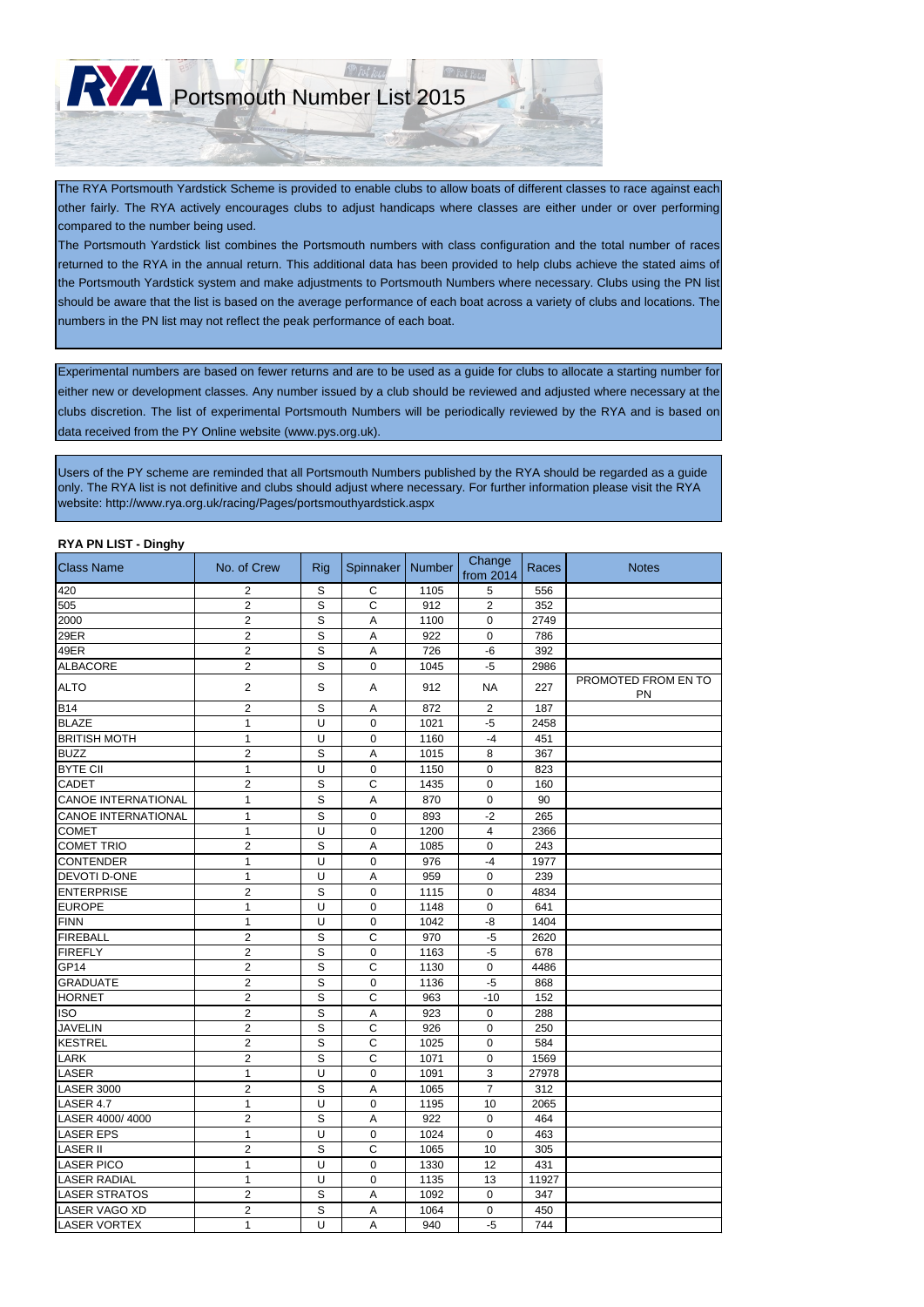| <b>LIGHTNING 368</b> | 1              | U            | 0                         | 1160 | $\mathbf{0}$   | 1408  |  |
|----------------------|----------------|--------------|---------------------------|------|----------------|-------|--|
| <b>MEGABYTE</b>      | 1              | U            | 0                         | 1066 | <b>NA</b>      | 245   |  |
| MERLIN-ROCKET        | $\overline{2}$ | $\mathsf S$  | $\mathbf C$               | 985  | $-5$           | 2429  |  |
| <b>MIRACLE</b>       | $\overline{2}$ | $\mathsf{S}$ | $\mathsf C$               | 1210 | 10             | 1476  |  |
| <b>MIRROR</b>        | $\overline{c}$ | $\mathsf S$  | $\mathsf C$               | 1385 | 0              | 992   |  |
| <b>MIRROR</b>        | 1              | $\mathsf S$  | $\overline{\phantom{a}}$  | 1368 | <b>NA</b>      | 1293  |  |
| <b>MUSTO SKIFF</b>   | 1              | U            | A                         | 850  | $-7$           | 1008  |  |
| NATIONAL 12          | $\overline{2}$ | $\mathsf S$  | $\pmb{0}$                 | 1064 | $-4$           | 1142  |  |
| NATIONAL 18          | 3              | S            | $\mathbf C$               | 936  | <b>NA</b>      | 106   |  |
| OK                   | $\mathbf{1}$   | $\cup$       | 0                         | 1100 | $\mathbf 0$    | 1515  |  |
| <b>OPTIMIST</b>      | 1              | U            | $\pmb{0}$                 | 1665 | $\overline{7}$ | 1999  |  |
| <b>OSPREY</b>        | $\overline{2}$ | $\mathsf S$  | $\mathsf{C}$              | 942  | $-2$           | 781   |  |
| <b>PHANTOM</b>       | $\mathbf{1}$   | U            | 0                         | 995  | $-7$           | 6523  |  |
| ROOSTER 8.1          | 1              | U            | 0                         | 1040 | $-4$           | 1031  |  |
| RS 100 10.2          | 1              | U            | A                         | 983  | $-5$           | 428   |  |
| RS 100 8.4           | 1              | U            | A                         | 1000 | $\mathbf 0$    | 803   |  |
| <b>RS 200</b>        | $\overline{c}$ | $\mathsf S$  | A                         | 1047 | $-4$           | 7218  |  |
| <b>RS 300</b>        | 1              | $\cup$       | $\pmb{0}$                 | 985  | $-5$           | 1703  |  |
| <b>RS 400</b>        | $\overline{2}$ | $\mathsf S$  | A                         | 944  | $-2$           | 5976  |  |
| <b>RS 500</b>        | $\overline{c}$ | $\mathsf S$  | $\boldsymbol{\mathsf{A}}$ | 975  | $\mathbf 0$    | 882   |  |
| <b>RS 600</b>        | 1              | U            | 0                         | 920  | $\mathbf 0$    | 1020  |  |
| <b>RS 700</b>        | 1              | U            | A                         | 852  | 0              | 1218  |  |
| <b>RS 800</b>        | $\overline{2}$ | $\mathsf S$  | A                         | 820  | $\mathbf{0}$   | 1410  |  |
| <b>RS FEVA XL</b>    | $\overline{2}$ | $\mathsf{S}$ | A                         | 1233 | 11             | 1416  |  |
| <b>RS TERA PRO</b>   | 1              | U            | $\mathbf 0$               | 1351 | $\mathbf 0$    | 431   |  |
| RS TERA SPORT        | 1              | U            | 0                         | 1457 | 6              | 821   |  |
| <b>RS VAREO</b>      | 1              | U            | $\overline{A}$            | 1071 | $\mathbf 0$    | 1312  |  |
| <b>RS VISION</b>     | $\overline{2}$ | $\mathsf S$  | A                         | 1134 | 18             | 959   |  |
| SCORPION             | $\overline{2}$ | S            | $\mathsf{C}$              | 1040 | $-2$           | 1536  |  |
| <b>SNIPE</b>         | $\overline{c}$ | $\mathsf S$  | 0                         | 1087 | <b>NA</b>      | 519   |  |
| <b>SOLO</b>          | 1              | U            | $\pmb{0}$                 | 1140 | $-6$           | 18056 |  |
| SOLUTION             | 1              | U            | 0                         | 1090 | 10             | 727   |  |
| <b>SPLASH</b>        | $\mathbf{1}$   | U            | 0                         | 1200 | $\sf NA$       | 216   |  |
| <b>STREAKER</b>      | 1              | U            | 0                         | 1138 | -8             | 5401  |  |
| <b>SUPERNOVA</b>     | 1              | U            | 0                         | 1071 | $\mathbf 0$    | 3572  |  |
| <b>TASAR</b>         | $\overline{2}$ | $\mathsf S$  | $\mathbf 0$               | 1023 | 5              | 1190  |  |
| <b>TOPAZ UNO</b>     | 1              | U            | 0                         | 1243 | $\overline{7}$ | 251   |  |
| <b>TOPPER</b>        | 1              | U            | $\pmb{0}$                 | 1340 | 18             | 9673  |  |
| <b>WANDERER</b>      | $\overline{2}$ | $\mathsf S$  | $\mathbf C$               | 1170 | 10             | 215   |  |
| <b>WAYFARER</b>      | $\overline{2}$ | S            | $\mathsf C$               | 1112 | $\mathbf 0$    | 1847  |  |

### **EXPERIMENTAL**

## **NUMBERS**

| <b>Class Name</b>    | No. of Crew | <b>Rig</b> | Spinnaker | <b>Number</b> | Change<br>from 2014 | <b>Notes</b>          |
|----------------------|-------------|------------|-----------|---------------|---------------------|-----------------------|
| 14 INTERNATIONAL     | ⌒           | S          | A         | 780           | $\Omega$            |                       |
| <b>CHERUB</b>        | ⌒           | S          | A         | 920           | $\Omega$            |                       |
| <b>DEVOTI D-ZERO</b> |             |            | ∩         | 1040          | <b>NA</b>           |                       |
| <b>HALO</b>          |             |            |           | 975           | <b>NA</b>           |                       |
| <b>ICON</b>          | ົ           | S          | 0         | 969           | <b>NA</b>           |                       |
| <b>MOTH FOILING</b>  |             |            | 0         | 570           | $-20$               |                       |
| RS AERO 5            |             |            | 0         |               |                     | AWAITING FURTHER DATA |
| <b>RS AERO 7</b>     |             |            | 0         |               |                     | AWAITING FURTHER DATA |
| RS AERO 9            |             |            | 0         |               |                     | AWAITING FURTHER DATA |

# **RYA PN List - Keel**

| <b>Class Name</b>     | No. of Crew | <b>Rig</b>              | Spinnaker |      | Number Change | Races | <b>Notes</b> |
|-----------------------|-------------|-------------------------|-----------|------|---------------|-------|--------------|
| 2.4                   |             | ິ<br>ت                  |           | 1240 | -8            | 169   |              |
| <b>FLYING FIFTEEN</b> |             | $\mathbf{\hat{c}}$<br>◡ |           | 1013 | -4            | 2153  |              |
| K <sub>1</sub>        |             | $\mathbf{C}$<br>ت       |           | 1065 |               | 783   |              |
| K <sub>6</sub>        |             | ົ<br>ت                  | A         | 906  |               | 311   |              |